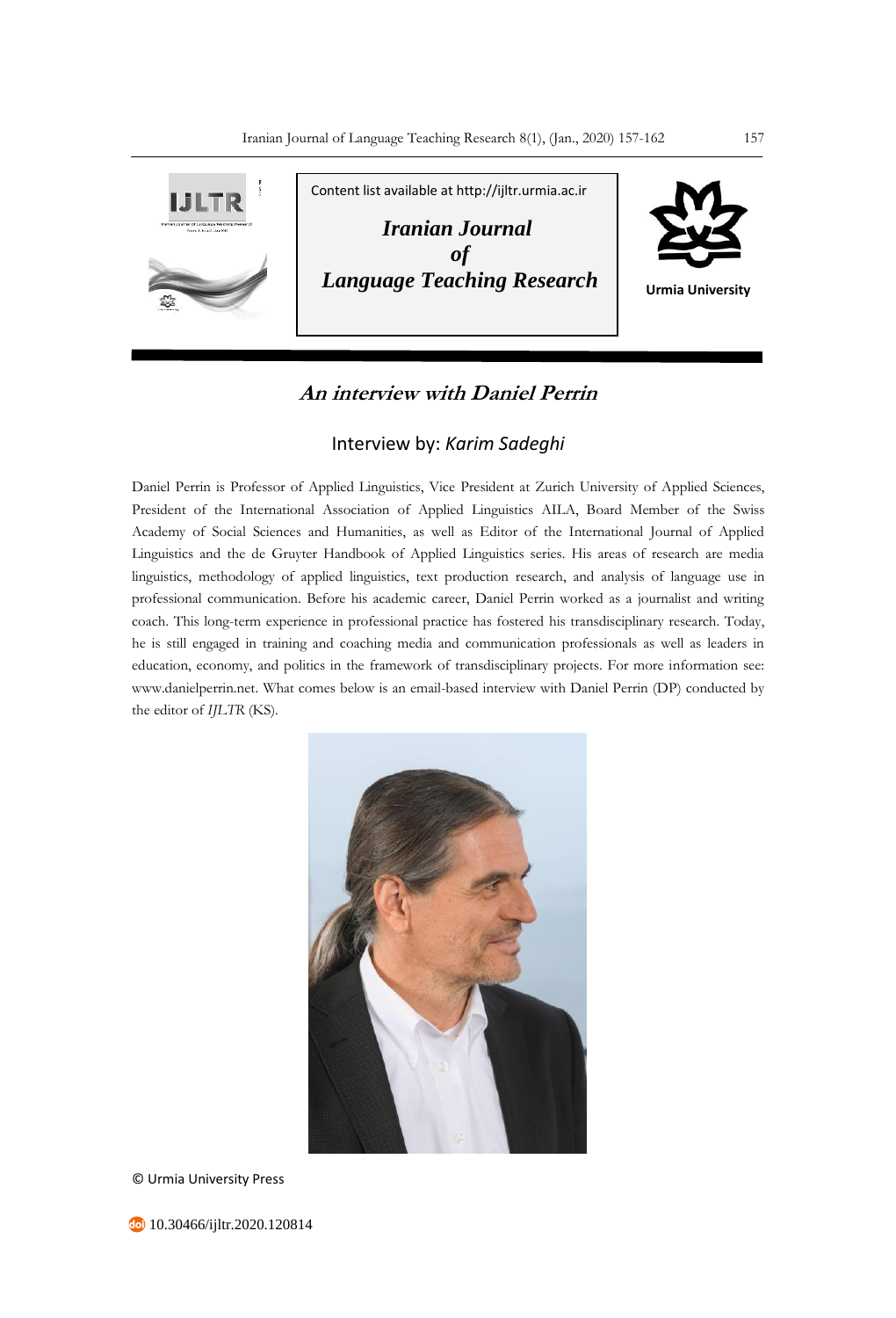### *KS: Thank you dear Prof. Perrin for agreeing to do this interview with IJLTR editor. As an entry question, could you please briefly introduce yourself, highlighting your educational and academic background as well as your current position?*

DP: When I started my professional career in 1979 as a broadcast journalist, we never asked each other "What did you study at university?", we asked "What university degree did you drop out of?" Practical application was the real world. Theory, in contrast, belonged to the ivory tower full of researchers lacking life-experience, unable to do what they knew about. We joined George Bernard Shaw in claiming that those, who can, do, and those, who can't, teach. Later, when I then entered the domain of research myself I recognized that many people there thought exactly the reverse. Now, theory was the real world … whereas practice was a wasteland of blind activism and a desert of ignorance. Thus … knowing both fields from personal experience, some colleagues and I finally opted for a third way and set up the Institute of Applied Media Studies as a joint enterprise of researchers, experts, and professionals. This was twenty years ago. Today, the Institute of Applied Media Studies, IAM, is where 500 students learn that practice and theory always interact, where 94% of all alumni are working in their preferred positions, where external funding for research amounts to about half a million euros per year, and where graduate courses, mid-career programs, research, and consulting all focus on reflecting in practice and practical theory. And it is only one of many vibrant institutes at the Zurich University of Applied Sciences where I work as the University Vice President and the Dean of the School of Applied Linguistics.

*KS: You started your professional work as a radio presenter and media journalist and then as a language teacher in the tourism sector moving up the ladder to a university professorship position. Could you tell us about the motivation for this career change and the challenges you faced along the way?* 

DP: After fifteen years of radio, TV, print and the emerging online journalism, I needed to dig deeper in order to find out what makes professional writers in general and journalists in particular tick. Research in journalism tends to reboot on a daily basis; ideally, research in academia is more sustainable. But what I dreamed of then was not yet reality so I decided to combine research lines from applied linguistics, media studies, and writing research to foster the emergence of a field in which professional text production in individual, organizational, and societal contexts could be investigated from theoretically and practically relevant angles.

*KS: You have a long history of involvement in various societies and organizations the longest of which is your service at AILA. I am sure most of our readers will be somewhat familiar with AILA and its scope. Could you highlight the main responsibilities of AILA as well as your current and past positions within the organization and how you were selected as the chair of the most prestigious applied linguistics association?* 

DP: The goal of the International Association of Applied Linguistics AILA is to bring together thousands of applied linguists and 40 state associations from around the world. This organization gives researchers the opportunity to share their knowledge. They can do this at conferences, by joining the association's AILA research network, using the website or the association's mobile app. The International Association for Applied Linguistics helps language researchers and practitioners find people who are engaged in the same or similar, complementary work, no matter where they are in the world. The president of this worldwide organization is selected by delegates from all its national affiliates. Together, they form the AILA International Committee, AILA's decision-making body.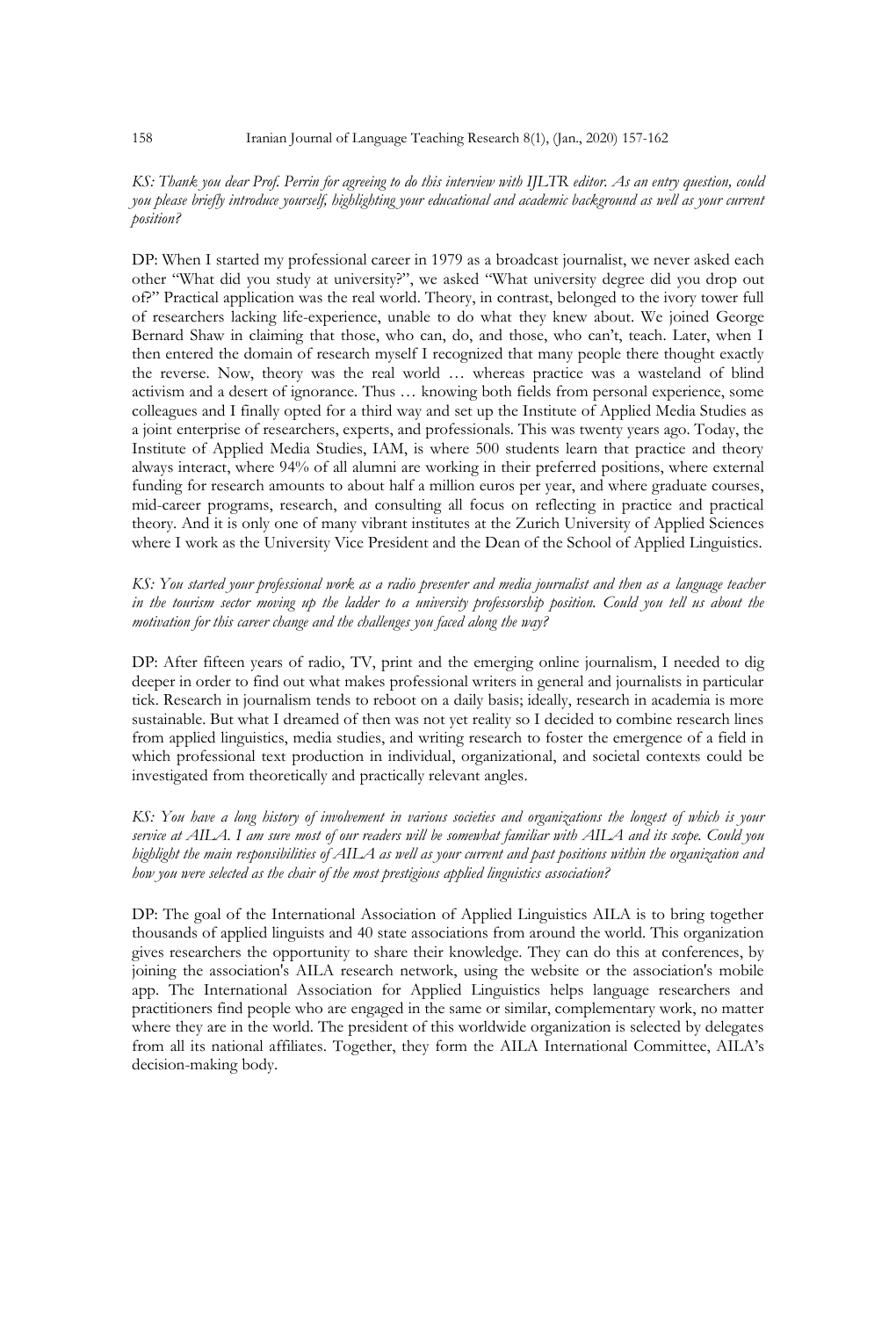### *KS: What benefits does AILA offer its members? Some of our readers may wish to know whether there are national affiliates of AILA and/or how they can establish or link their current societies to AILA.*

DP: AILA includes 40 national Applied Linguistics organizations worldwide, the so-called AILA national affiliates. All of their individual members benefit from the AILA global networks. In new affiliates, people tend to ask: But why AILA? What are the benefits of being or joining an AILA National Affiliate? – The answer is: emergence and global scale. Together, we are more than the sum of our parts. Together, we grow through intercultural and transdisciplinary practices in research on language and language use. Together, we leverage our impact as researchers, teachers, and enablers. And together, we can make a change and can make Applied Linguistics matter.

*KS: A recent major course you completed in 2011 after your PhD is 'Habilitation in Applied Linguistics.' Could you tell us about the nature of this course and what habilitation is as well as showcase your findings/claims in the thesis that you wrote at the end of this programme?* 

DP: In some Western European countries, a habilitation tends to be required for academics who want to become university professors. The habilitation is kind of a second PhD procedure, similar to a PhD thesis and exam, but way larger in scope. Whereas the PhD thesis is meant to provide evidence that a researcher is able to dig deep and bring his or her field forward, the Habilitation thesis and exam are meant to show that an academic can go beyond his or her PhD research and make research matter in academia through excellent contextualization of the knowledge generated in a broader field as well as through inclusive teaching. In my habilitation, I took my PhD work to the next and higher level, transdisciplinarity. The habilitation thesis resulted in a book for both academics and practitioners interested in learning from each other how to sustainably improve practices of newswriting. 1

*KS: You have been very active in attracting funds for research projects. One of the most recent international projects you were involved with was completed with the collaboration of five universities from Switzerland, Norway and the UK is titled "Innovative Data Visualization and Visual-Numeric Literacy (INDVIL)". Could you please briefly describe the content of the project and in what ways it is innovative?* 

DP: The main aim of the INDVIL project is to examine how innovative forms of data visualization can influence public access to and use of publicly available data. To achieve this aim, the project team has studied conditions concerning both the production and consumption sides of the communication process, as well as the semiotic, aesthetic and democratic qualities characterizing the data visualization.

*KS: Almost all your writing and your co-authored and (co-)edited publications target writing itself from 'Writing strategies at the workplace' published in 2003 to 'The pragmatics of financial communication: (it appeared in 20182). Could you share with us how you developed an interest in researching writing and how you have sticked to it for nearly two decades, dissimilar to what most applied linguists do moving from one branch to another? If you would like to nominate one of your works for an international best publication prize or would recommend it to our readers which one would it be and why?*

DP: Writing has long been a relevant mode of communication. With digitalization and globalization, writing has become even more important. At the same time, writing in natural settings such as workplaces has remained widely underresearched. For example, little research has been done on the digital literacy shift from focused writing to fragmented writing by-the-way and the related change in mixing different varieties and languages.<sup>3</sup> Focused writing is enacted in dedicated sessions of writing where writers try to focus sustainably on the production of one specific text. It requires a conscious use of language(s) and results in carefully crafted, coherent,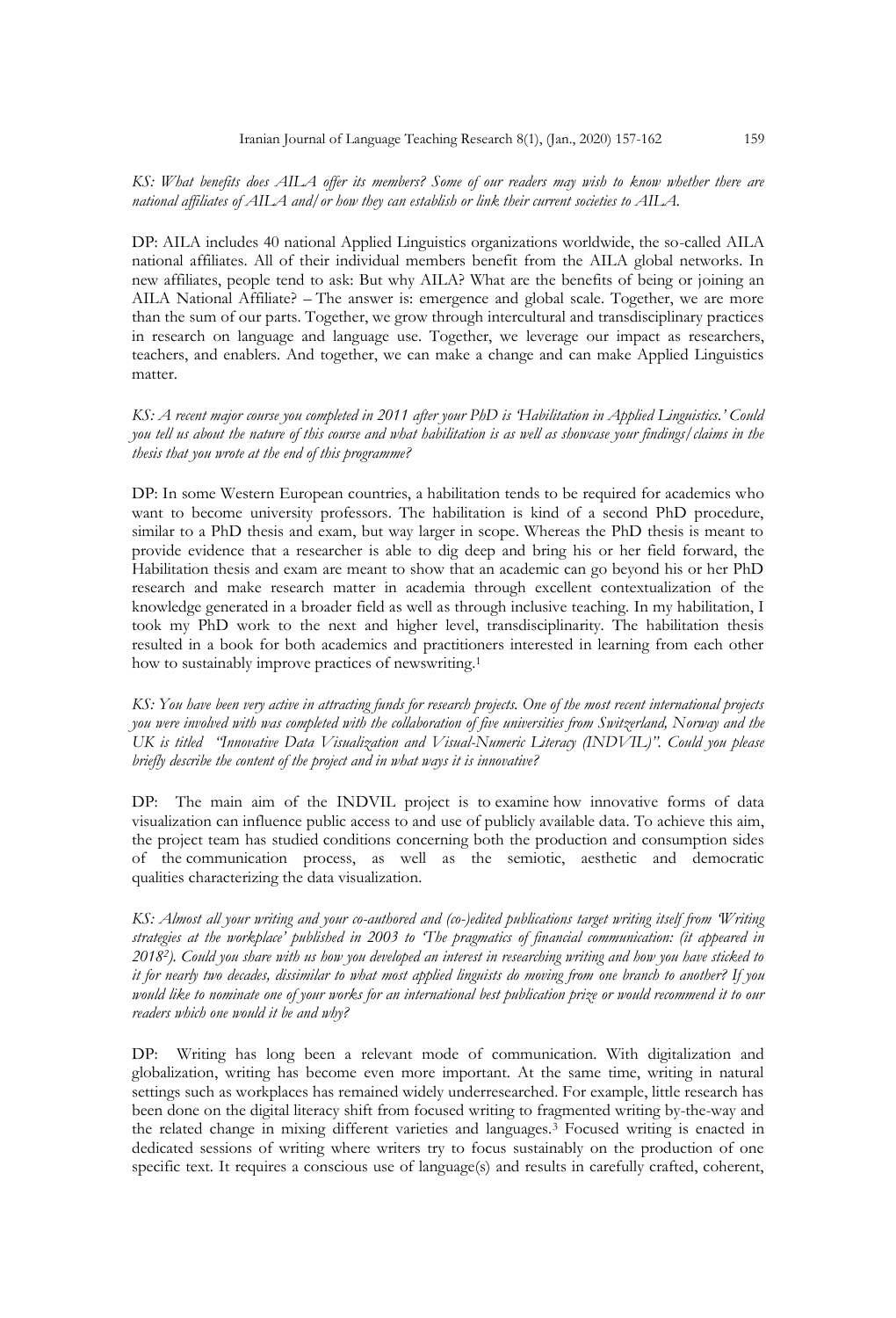and mostly longer texts such as letters, articles, or monographs. In contrast, writing by-the-way is part of a communicative behavior by which writers use ubiquitous media to manage contacts on all available channels all the time and everywhere in a quasi-multitasking way. Writing by-the-way therefore results in highly fragmented interactions with micro contributions such as blog posts, status messages or likes on social media. In these products, semiotic codes, languages, and varieties from the writers' individual repertoires are combined at a fast syntagmatic pace and with a high paradigmatic density. Finding out more about how writing practices are enacted and can be improved is socially relevant and academically fascinating. It requires combining epistemes from various academic and professional disciplines. This is more than enough for one life of mine. It means digging deeper by reaching further. I would definitely recommend this approach to scholars who dare to ask – and repeat – a question that really matters.

*KS: A number of your scholarly publications (both books and papers) are not in English. Do you have an idea whether any of these have been translated into English or other languages, given that you also have an active interest in translation? What are some of the main themes you have covered in these non-English manuscripts and how would English readers have access to the content of these works?* 

DP: English as a lingua franca allows us to connect with academics worldwide. The price nonnative speakers of English pay is a loss of linguistic – and therefore cultural – rootedness. So, I aim at combining both the local and the global approach of doing research. My publications in German and French can hardly be translated into English since they are closely connected to local data and contexts. For the publications in English I draw on data that can easily be recontextualized and understood in transcultural academic contexts. Such transcultural approaches and publications of mine have been translated in many languages, for example Chinese, Finnish, and Greek.

*KS: You are currently the co-editor of International Journal of Applied Linguistics. How challenging and rewarding is this role? What are the major themes covered by the journal and does the journal follow the policies set by AILA?*

DP: I consider co-editing the *International Journal of Applied Linguistics* (*InJAL*) an opportunity to serve the research communities interested in our field. *InJAL* publishes articles that focus on the mediation between expertise about language and experience of language. The journal seeks to develop an awareness of the way language works, how it affects peoples' lives, and what interventions are desirable and feasible to make in differing domains of language use and learning. In contrast to the *AILA Review*, *InJAL* operates completely independently from AILA. However, it has long offered the AILA Research Networks some publication space in each issue.

*KS: As the president of AILA, what do you think are some of the hot topics in applied linguistics that have so far been ignored and should accordingly by given further attention both by members and researchers? How do you predict the future of AILA and applied linguistics?*

DP: I consider Applied Linguistics a genuinely transdisciplinary endeavour. Exploring the proximity of Applied Linguistics and Transdisciplinarity, for the benefit of both language researchers and practitioners, could become one of the very strong developments in the field.<sup>4</sup> Transdisciplinarity (TD) means to start research from a socially relevant question, include all the relevant stakeholders and disciplines and head for mutual learning throughout the research process. This helps find theoretically, empirically, and practically grounded answers to the research question and can foster sustainable solutions to problems that matter. Science brings in tools that enable organizations to identify experts' tacit knowledge and make it explicit and available to the entire organization. Together, they shape research questions, develop new conceptual frames that help them think out of the box, capture and analyze data, build theories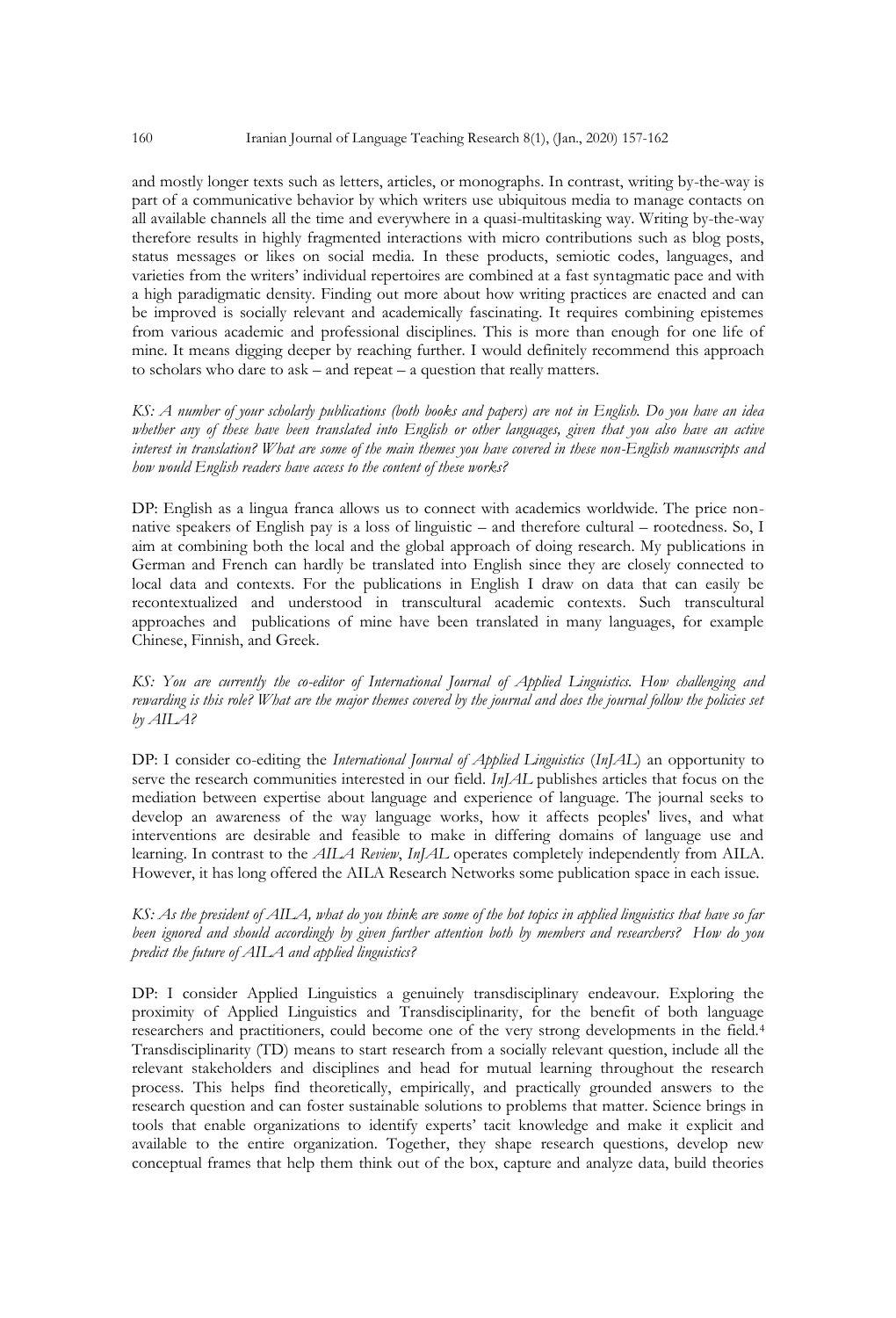and compose data-based good practice case stories that help them implement the findings in the organization and beyond. In such an approach, stakeholders from academic and practical fields collaborate as researchers to learn from each other and develop theoretically and practically relevant knowledge and skills.

*KS: AILA's major event in 2020 will be the world congress. Could you please give us a bit of information on how decisions are made about where and when to hold this prestigious event and what the major differences are between AILA2020 and previous congresses?*

DP: Every three years, AILA World Congresses bring together two to three thousand applied linguists from all over the globe. The venues are selected by the AILA International Committee, based on national affiliates' applications that have to follow the AILA World Congress bidbook. The AILA 2020 World Congress, in Groningen (Netherlands) features novel presentation and discussion formats that foster academic discourse and mutual learning between established researchers and their new colleagues bringing in fresh ideas and approaches.

### *KS: Are you happy with being an applied linguist and the president of AILA? If you were given a second chance to select your career, would you choose to be an applied linguist again? Why?*

DP: What a question! I would definitely do it again, same field, same way. In a globalizing world with our present challenges, language matters more than ever: the language of the mind, the language of the listening, and the language of heart. This is what Applied Linguistics is all about.

*KS: Thank you again Prof. Perrin for the time and the input. Anything else that you would like to share or any advice to IJLTR readers/members?*

DP: Yes. Dare to be different. And do make a difference.